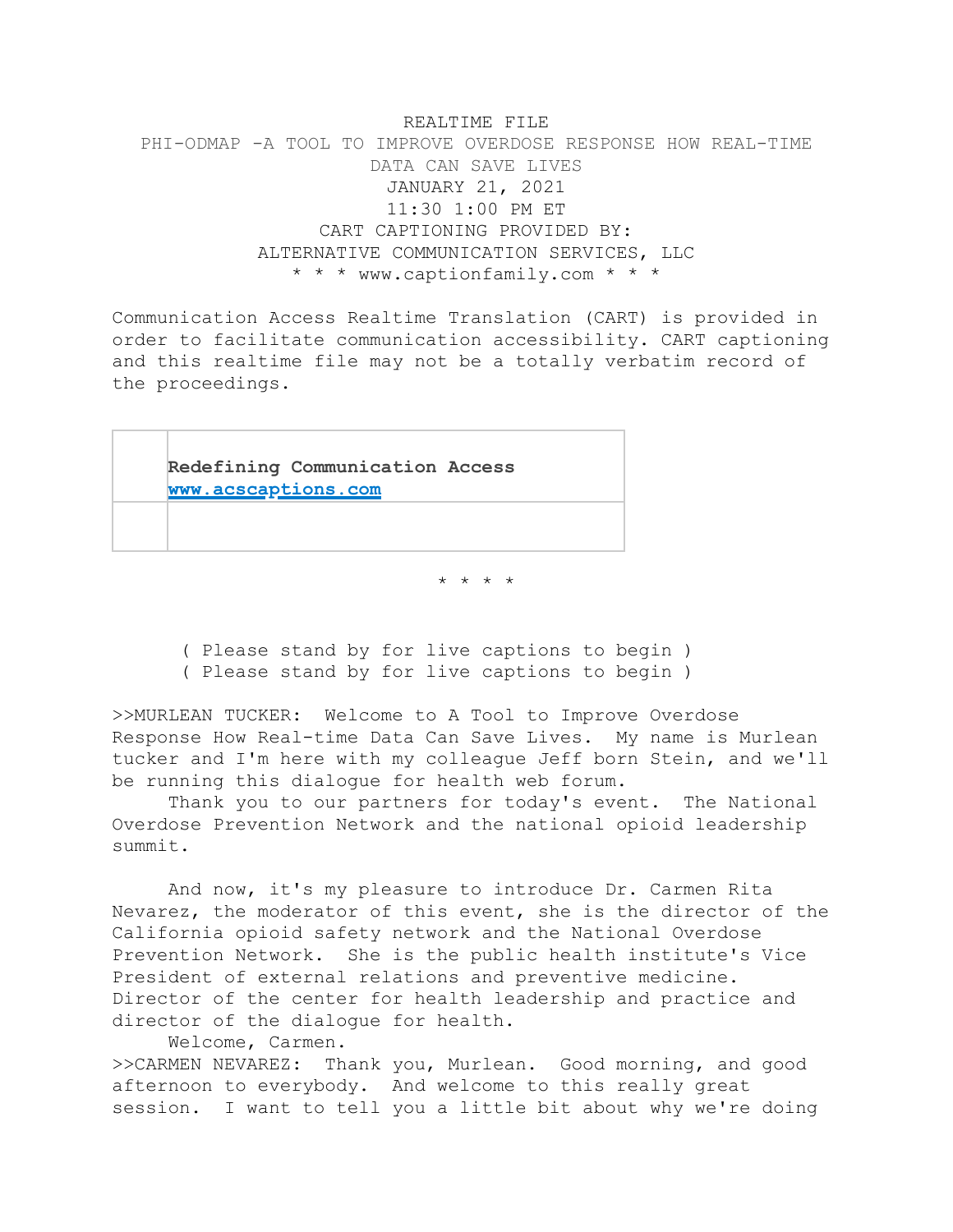this. Can you get advance the next slide? Thank you.

We're going to take deeper look today at ODMAP, this is one of the sessions presented last month at the national opioid leadership summit, the summit is a gathering of healthcare, justice and prevention sectors, showcasing best practices show collaboration and how it saves lives. You can view all of the plenary sessions at the website.

Listed right here on the bottom of this slide. NOLS.dialogue for health 4 health, next slide, please.

So the National Overdose Prevention Network is a -- is a product of what has happened in California and other places where we had an opportunity to see what are the kinds of thins that we can if we bring sectors together, if we are able to really get the best conversations going, give people the support that they need in order to make their work on the ground most valuable to their communities, the most impactful.

Because of the work we've done, we've had the opportunity to work with 125 communities in California serving approximately 33 million Californians, we know what we've learned about driving local change for complex problems and the ingredients are strong partnerships, leveraging assets already in the community, working across sector, bringing everybody to the table

adopting what works and not reinventing the wheel.

We also know that stopping overdose deaths requires collaboration from a really broad set of partners. And this wheel here, on the left, gives you a sense, if you'll please advance the next slide, thank you.

The wheel here on the left gives you an idea of some of the sectors that we know we need to have at the table that we need to structure these conversations and make sure that they happen. Once we've got conversations structured, we find it's easier to develop a local response, it is more effective and strengthening systems and we know that over time, we get better at sustaining our action.

Next slide, please.

People from all over the country are working to prevent overdoses within their community. The best practices in overdose prevention, working smarter and more effectively together with your coalition, communicating for impact, making data-informed decisions, and planning for sustainable programs and services are what the elements of this National Overdose Prevention Network bring.

Next slide, please. We bring a series of skills that make coalitions function better, but also we bring to you a number of the strategies that we know are critical to preventing the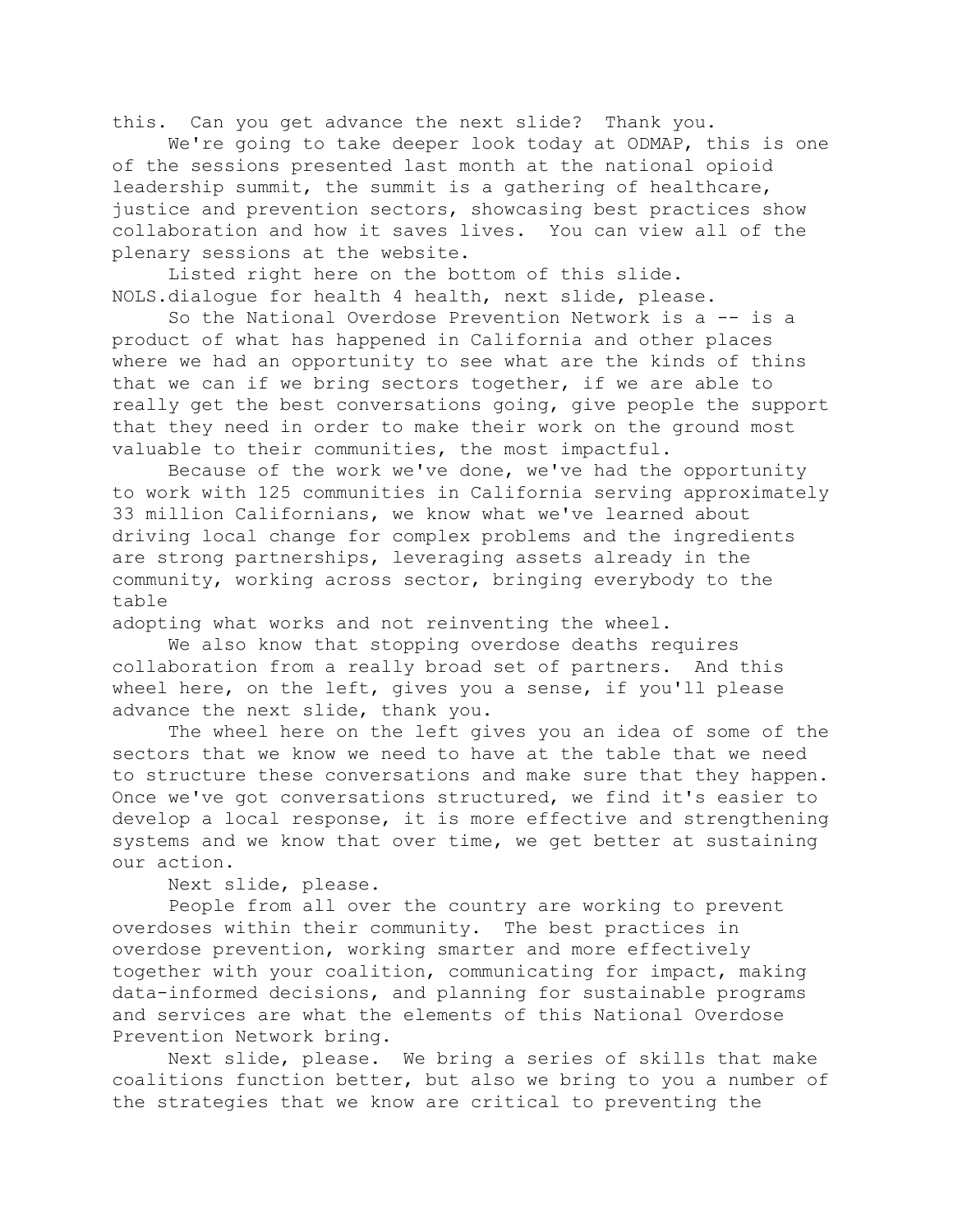overdose death. Preventing new addictions, managing pain safely, treating addiction, and stopping overdose deaths. All of our sessions highlight one or several of these strategies and these are all evidence-based strategies. Next slide, please.

We ask you to join us to learn from others and share your experiences best practices and tell us what you want to hear about.

Help us enlarge this network of people across the country, working to prevent overdose deaths.

Next slide.

It is my great pleasure to launch this really important, really interesting session, and let's start with introduction first. Sergeant first class retired, Mark Karandang is going to be speak about the ODMAP program and the next slide. We have Reb Close, who's a physician practicing at community hospital Monterey peninsula who's worked closely with Mark, why this particular approach matters and give us some good examples of the kinds of ways in which they've been saving lives in Monterey County.

I'll turn the mic over to Mark.

>>MARK KARANDANG: Hi, good morning, good afternoon, everybody. Just one second, let me share my screen with you all. Are you guys able to see that?

>>CARMEN NEVAREZ: Yes.

>>MARK KARANDANG: Perfect, thank you so much, Dr. Carmen. And Murlean for the introductions, good afternoon for those in the central and eastern time zones and good morning for those in the pacific time zones. My name is Mark Karandang and I'm the drug demand coordinator for the northern California high intensity HIDTA for short. On behalf of my director, and deputy director Karin Sherwood, thank you for the invite and giving us the time to share a valuable resource with you fine folks.

You know, especially what I do is to synchronize efforts between law enforcement and public health and safety agencies to make our communities better resilient to the disease of addiction.

My other role is to educate and to raise awareness within our law enforcement partners about the nature of our national drug control problem. Our national strategy is two-pronged. Cemented by a very important foundation, does anybody want to guess how much Fentanyl powder was seized by the national HIDTA program in 2019? I don't know if you can see the answers in the chat.

But I'll give you guys a few minutes to guess the amount of Fentanyl powder that was seized in 2019. Actually, spoiler alert. 3.6 tons of Fentanyl powder was seized in the United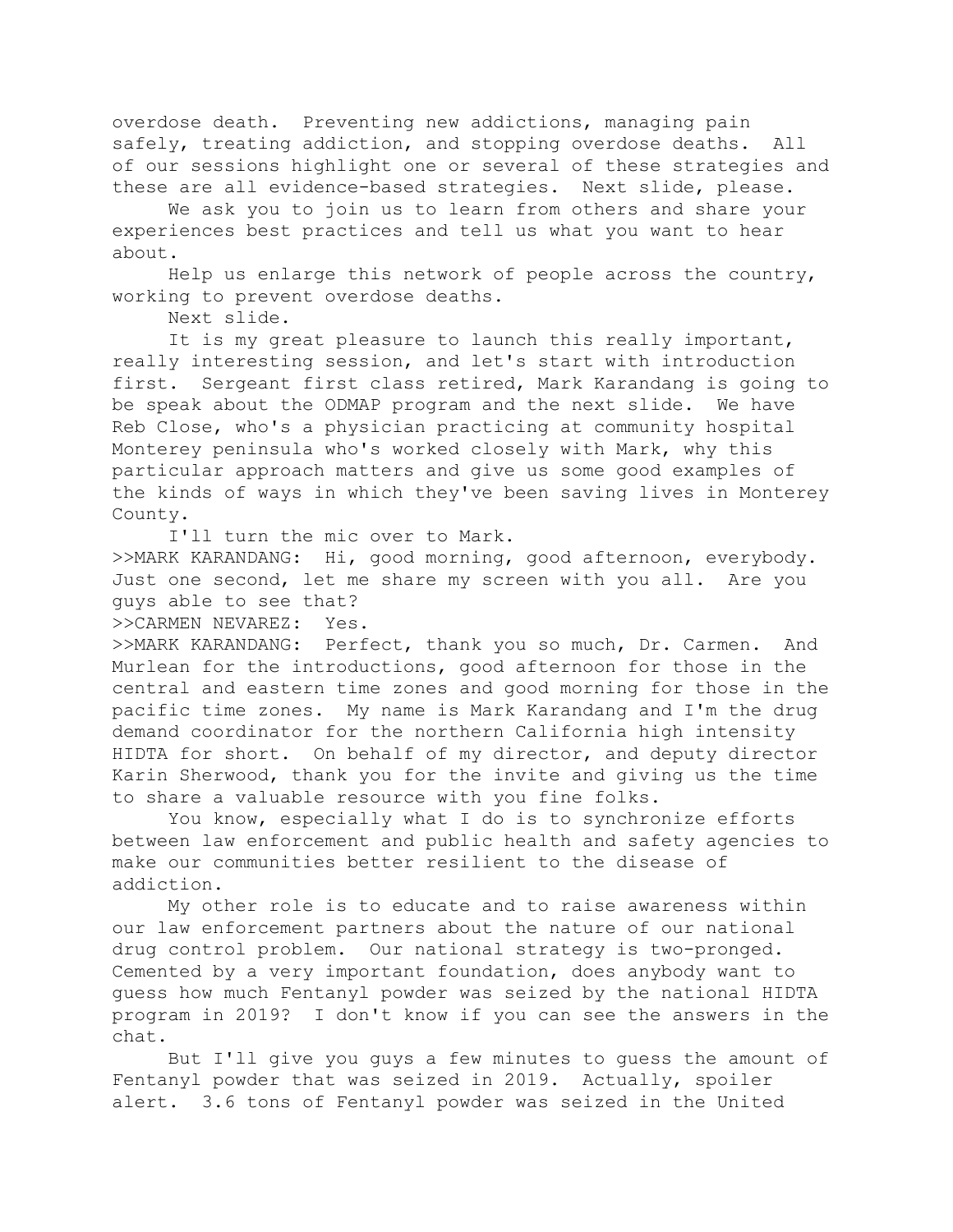States. This is enough to kill all Americans in the country, many times over.

So, you know, the first prong, as part of our national strategy is the supply of the illicit and very dangerous drugs. The HIDTA efforts is law enforcement based, what me and my other drug reduction coordinators are call, another perspective to this very diverse team. Now, 3.6 tons is a huge win. You know, something to be incredibly proud of. Especially with the potentials of lives saved.

And I always raised a very, very important question to my other colleagues. Do we have a drug supply problem? Or do we have a drug appetite problem? So the substance abuse and mental health and services administration conducts one of the largest national surveys on drug use in health. The most recent report from 2018 detailed that approximately 50 million people age 12 and older have used illicit drugs in the past year.

The second part of the national strategy is to prevent new initiates from going down a path of addiction. What is especially concerning and alarming is that, you know, approximately one-third of those suffering from the addiction is seeking treatment. As you all know from, you know, disease and prevention science, the disease of addiction is treatable. So the foundational piece as mentioned previously, is really to increase the capacity

of, you know, available treatment to those suffering from addiction. What I wanted to share with you folks as well is our national drug control strategy. These two documents will be made available via the health web page, but I really wanted to highlight some of the successes of the previous administration.

The Trump administration did an outstanding job of really highlighting and putting to the forefront of the importance of prevention and treatment. And so, you know, the second component to the document is the fiscal year 2020 budget and performance summary, the federal Government has allocated upwards of 30 billion dollars to fight our national drug control problem and understanding where those federal dollars are allocated

may provide opportunities for potential, you know, grant funding.

So the most recent national drug control strategy, which was published by the office of national drug control policy, came out in February of 2020. Normally, this is an annual document, but with the new incoming administration, we don't anticipate a 2021 national drug control strategy yet until potentially 2022. We have a new administration. A new staff. It will take them about -- months to get their priorities in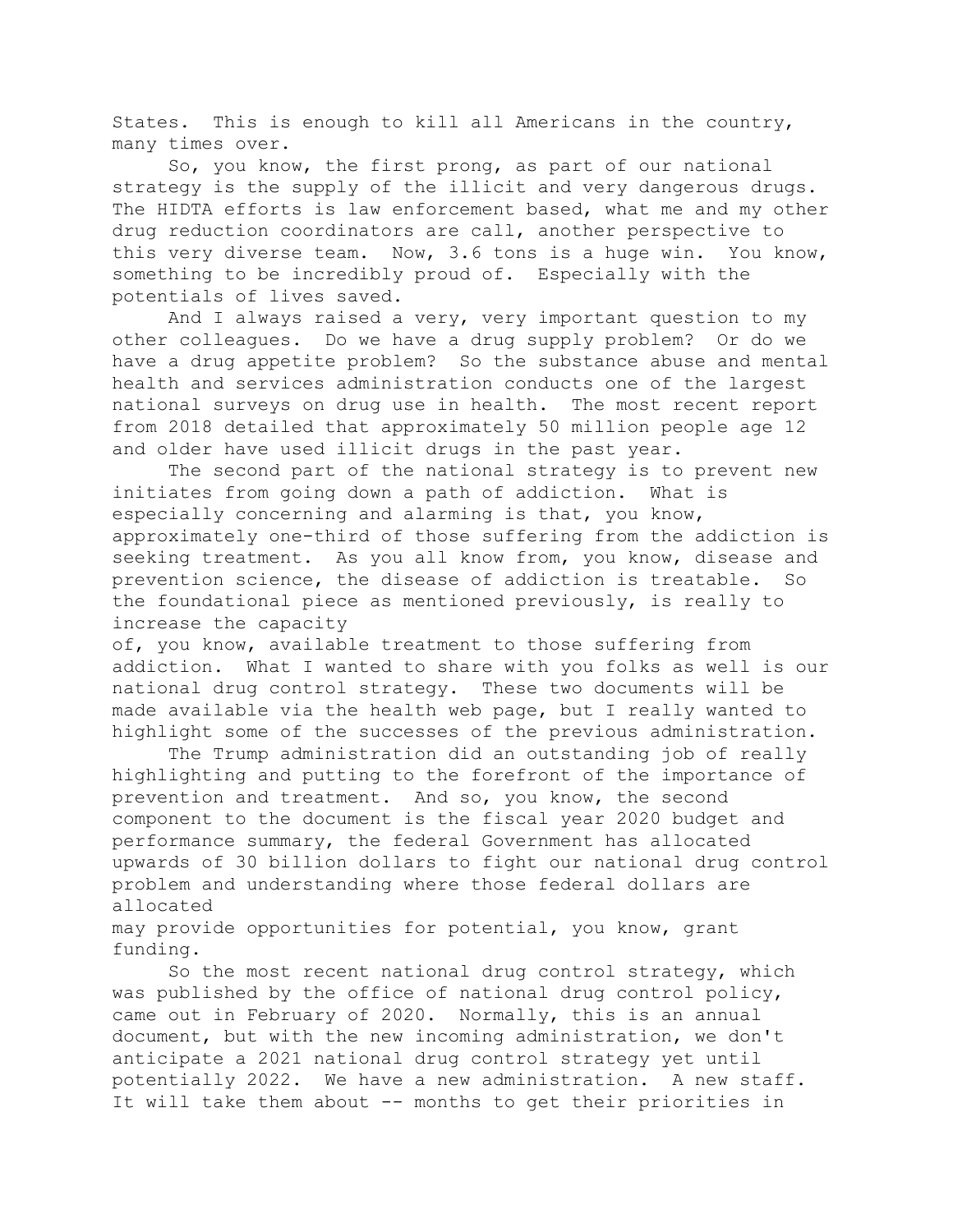## order before they're able to

produce a national drug control strategy. What I do have, though, is a kind of a -- a teaser, if you will, last month, the office of national drug control policy provided a roadmap for the incoming administration, outlining specific activities for the first 100 days. And again, this document will be provided to you all via the web page.

You know, one of the things I wanted to highlight, in terms of specific activity, for the first 100 days, was the lifting of the ban on spending federal funds on syringes for exchange programs. This is something definitely to be excited about for the new incoming administration.

So we are here to talk about ODMAP. The real time overdose surveillance available to public health and safety agencies in tracking overdoses in real time.

I would be remiss if, you know, we did not mention COVID. It is becoming quite clear that, you know, the national, you know, global pandemic is resulting in increases in overdoses, at least nationally. This pandemic has highlighted the value of a public health led initiative in combatting against a threat of public safety. Contact tracer.. What about analyzing the heat maps of COVID exposures? In California, whole regions of our state

has been effectively shut down because of data made available from heat maps. So with everybody on the call, you know, I raised a very difficult question for all of us to ponder. Why has there not been the same level of public health led in the 80, heroin and meth epidemic. Our multigenerational drug problem has killed more Americans and impacted more family than all of the leading causes of death, many times over.

Murlean is going to introduce a poll, you know, real quick, simple, eight-question poll. Because I'm curious to know everybody's thoughts on having access to relevant and timely overdose data. Dose data.

So for a couple of things that we are going to talk about this morning, you know, we're going to talk about the genesis of ODMAP, why the ODMAP is needed. The future of this development, we'll go over user interface and then lastly, my colleague, Dr. Reb Close, will talk about, you know, what can be done with having access to data. The first question, that I'm going to address, this is something that I get asked quite often.

You know, HIDTA program, why should we collaborate with the law enforcement organization in tracking overdoses in real-time. What sets the national HIDTA from the other federal drug control agencies is our dependence and level of collaboration, cooperation, and partnership, at all levels of Government,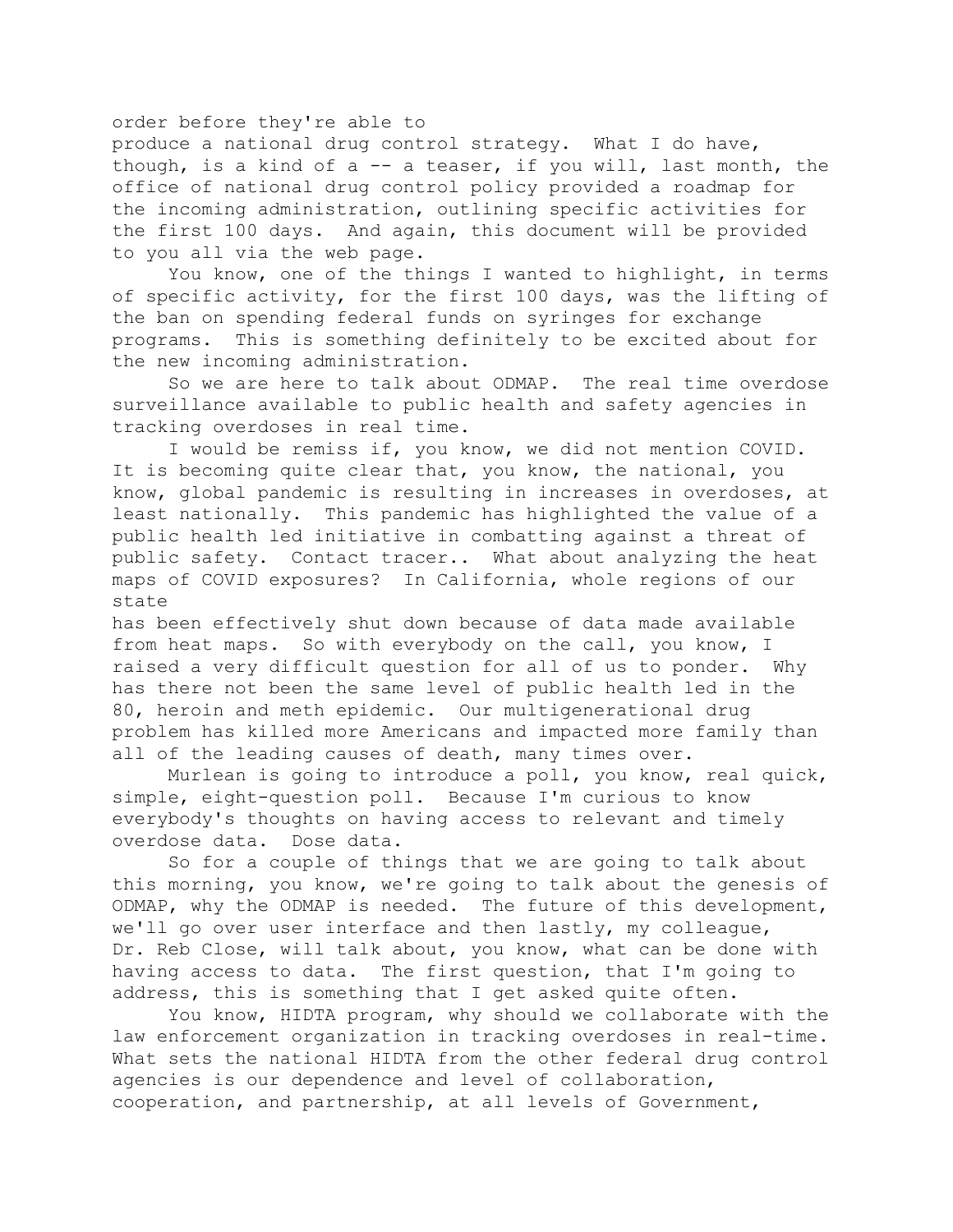state, local, federal, and in tribal. If it were not for this collaborative effort, the HIDTA program would not be as successful as it is

you know, today. And so, you know, due to our, you know, collaborative, you know, business models and n HIDTAs across the nation, you know, collaboration is something that we do. In terms of working with, you know, with mapping software, this was our way of giving back to public health and public safety, in order to address the single identified obstacle in getting a better handle on our opioid epidemic.

And that, ladies and gentlemen, is, you know, the sharing of relevant overdose information in near real-time.

Common concern, a lot of people, you know, law enforcement agencies have access to information, you know, are folks going to be arrested? You know, nothing can be further from the truth. You know, what we know about, you know, overdoses as they occur is that, you know, they truly are not a victim of crime.

It's, you know, quite alarming that the majority of overdose victims are unaware that Fentanyl is part of their supply chain. And the reason why I know this is because we have tremendous partners within the arm induction, you know, coalition sectors, a huge harm' duction measure methods is if you're going to use drugs, at least, you know, take, you know, Fentanyl tests, test kits, to see if any traces of Fentanyl are in the supply.

Sadly, you know, these Fentanyl test strips are not widely and readily available to everybody. But a caveat to that is Narcan is widely available to everybody. So, you know, law enforcement aim is not to arrest everybody who overdoses, you know, on drugs. Law enforcement aim is to really disrupt the supply of these deadly drugs that are permeating our communities. Because when 20 folks overdose in a single weekend in San Francisco, for example that will certainly raise some concerns because that now is an

identified threat to the public health and safety. So the HIDTA, the national HIDTA programs that we have

upwards of up to 30 HIDTA regions nationwide, this is a resource for you folks to tap into, if you're in a HIDTA region, definitely check out the web page. You know, some of the benefits of your county being a congressionally approved HIDTA region is more resources, you know, we have three outstanding national initiatives -- the overdose response strategy in conjunction and partnership with the CDC, and the division of advancing prevention and treatment, which is a HIDTA-backed prevention initiative.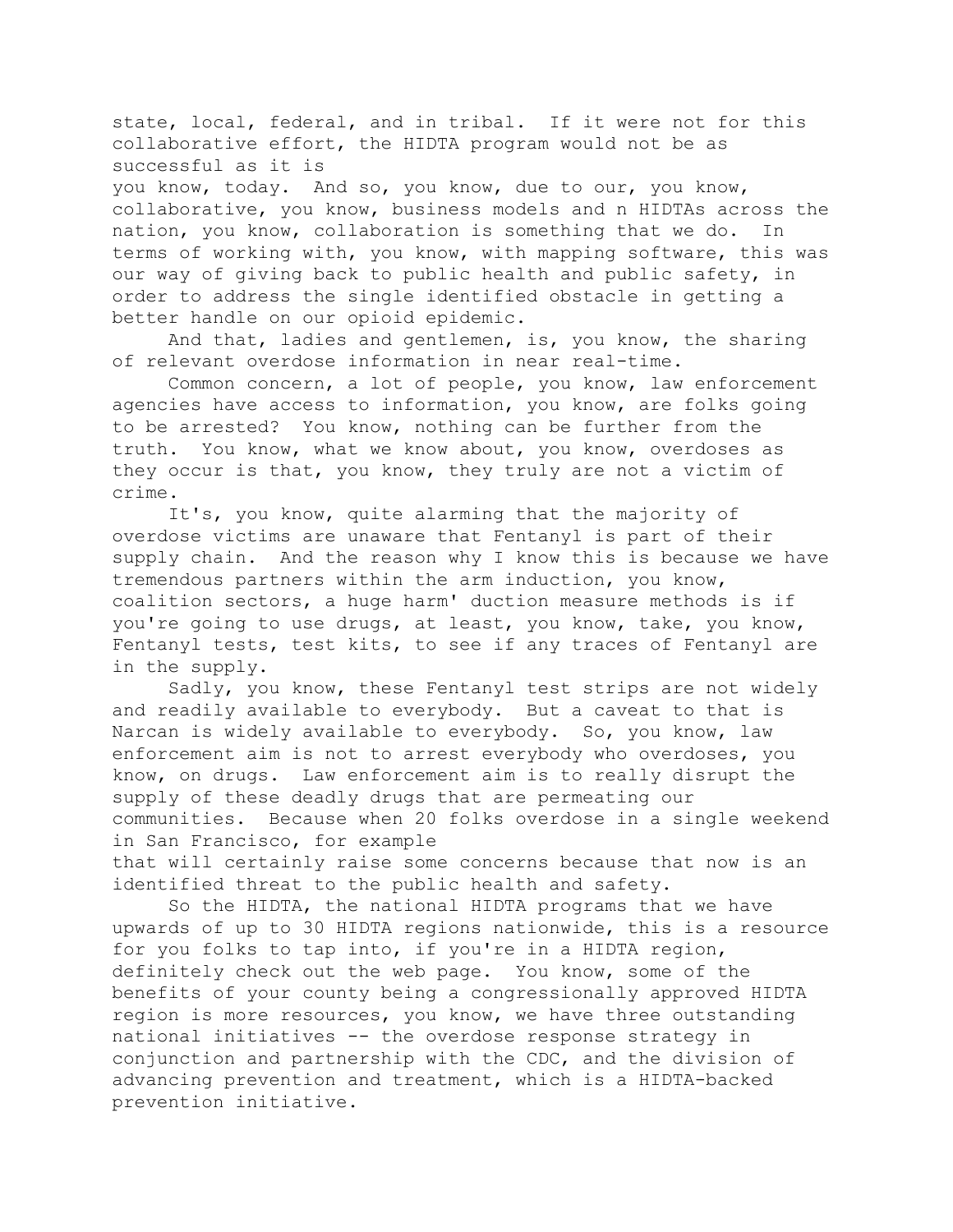So every community in America is affected by substance abuse disorder and the challenges associated with responding to fatal and nonfatal overdoses. Something that's been lacking has been a, you know, truly coordinated, you know, deployed, you know, response. As mentioned previously, you know, the biggest obstacle that we cover is the sharing of relevant data. And again, I'm curious to hear your responses from the poll in terms of if you have access to this very, very important piece of intelligence. You know, that helps you during the course of your day-to-day duties and protecting our communities.

You know, a key factor in saving lives is this, you know, collaboration. And so, you know, our partners in Washington, Baltimore, HIDTA, they manage the, you know, the ODMAP program and provide, you know, tremendous resources to local, state, tribal, and federal, you know, public safety and public health agencies.

A couple of the examples of the agencies in law enforcement, fire and EMS department, hospitals, medical examiners, and criminal justice and public health personnel.

These are all examples of agencies that can sign up for, you know, for access to ODMAP.

There has been, you know, challenges related to the timeliness and accuracy of reporting overdose deaths, which make it very difficult for first responders and public health professionals to respond effectively.

You know, overdose data is, you know, delayed by months up to years, you know, pending toxicology reports, number one. Number two, you know, we still have, you know, informational silos within various public health and public safety departments which are not just sharing the data for whatever reason. And so, you know, ODMAP is the stop gap to this obstacle. In terms of HIPAA goes, you know, the ODMAP is HIPAA compliant. No information is shared within this program or within, you know, various

public health and public safety agencies that have partnered in using this program.

So, you know, ODMAP is relatively new, around since 2016. The Washington/Baltimore HIDTA was invited to the drug court judges -- and EMS officials, to discuss approaching for dealing with Baltimore's, you know, rising opioid epidemic. And so, you know, what's happening in Baltimore at that time, was not unique to Baltimore.

And so, you know, based off of the lessons learned from that work group, and our tremendous partnerships with the mapping software and the various other law enforcement agencies nationwide, ODMAP was born in 2016 and fully implemented in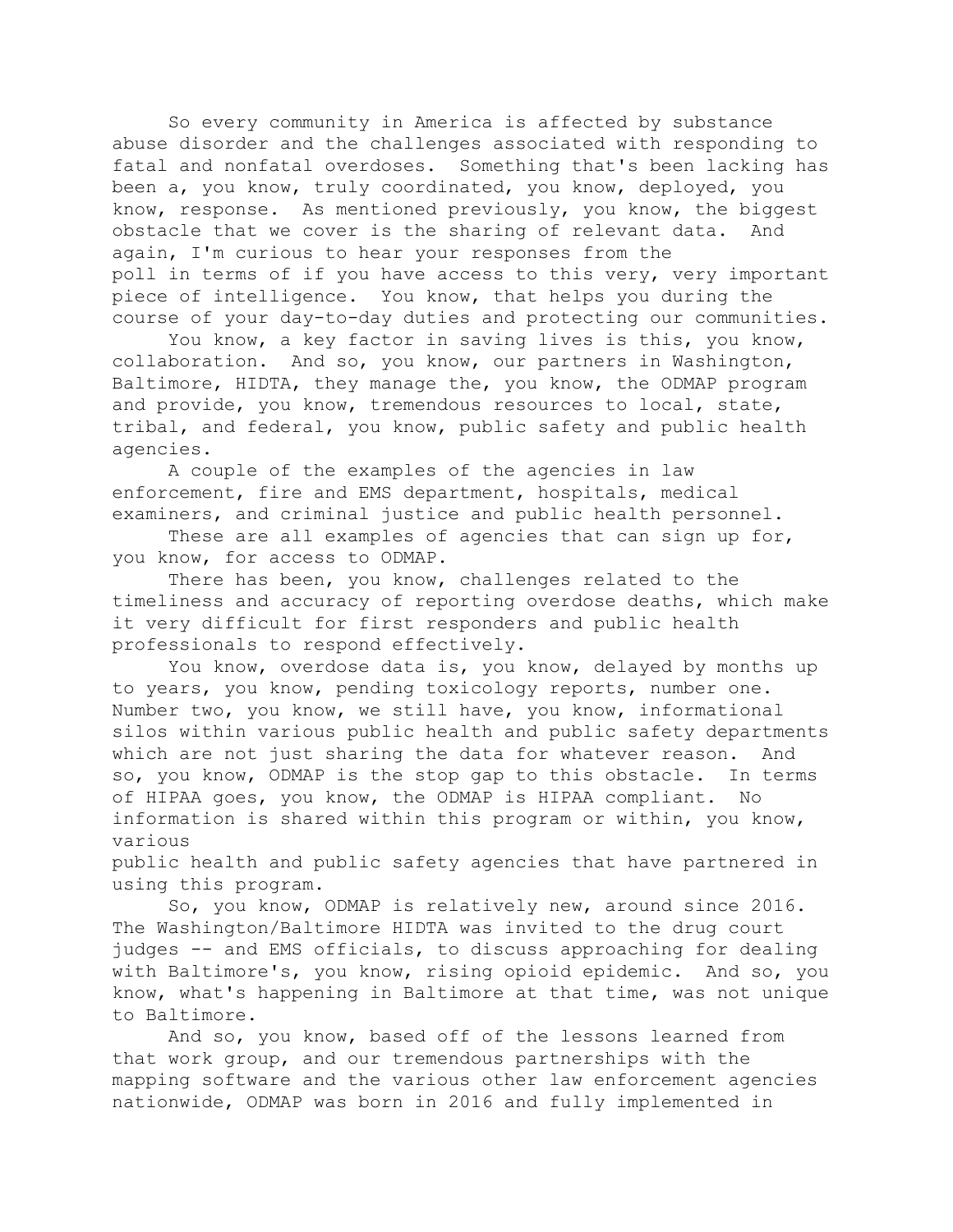2017.

Nothing can be more truthful than by building collaboration, begins by building trust. And the only way to do that is to overcome our selfish needs of withholding information. So ladies and gentlemen, you know, ODMAP is the fruits of that working group's labor.

ODMAP is 200 faces, we have the level one interface, which is where people would input the data via Smartphone, tablets, computers, any device connected to the Internet, and the level two interface is, you know, where, you know, folks are able to analyze the data to figure out where and how often overdoses are occurring in their communities.

This program was first made available in 2017. The number of user agencies has grown from 136 to over 3,000 in 1,000 counties across the United States. In the past two years, ODMAP has not only expanded the number of communities and users, but the type of agencies using the platform for analysis have expanded. And initially, you know, it was very heavily law enforcement based sign up, due to the fact of our, you know, tremendous law enforcement network partnership. But something that's happened in the years since, is that, you know, public health and treatment has slowly gotten on board as well. This is a snapshot of California and where we're at with the ODMAP efforts in our 58 counties, and what you're unable to see there in the small white print, you know, more than 70% of all agencies signed up

are in public health and public safety. Rounded out by law enforcement sector agencies.

So this is the level one interface. You know, real quick video, this is how fast, you know, how easy the user interface of the application is very, very efficient. You know, using technology now day, you know, it will take no more than 10 or 15 seconds to be able to input a suspected overdose on this map. And this is a real-time video of, you know, that very little effort.

And when you both apply this effort, you know, the hundreds and thousands of times of overdoses as they're occurring, this translates into, you know, powerful data that can be analyzed, on the level 2 dashboard.

As you can see here. And so, just a reminder, you know, federal, state, local, tribal, Governmental agencies serving in the interest of public health or public safety may register for ODMAP and this is including EMS entities and hospitals.

It is up to them to be able to, you know, to grant access based off of who needs to know. And an example, if there's a, you know, drug free coalition or a community-based organization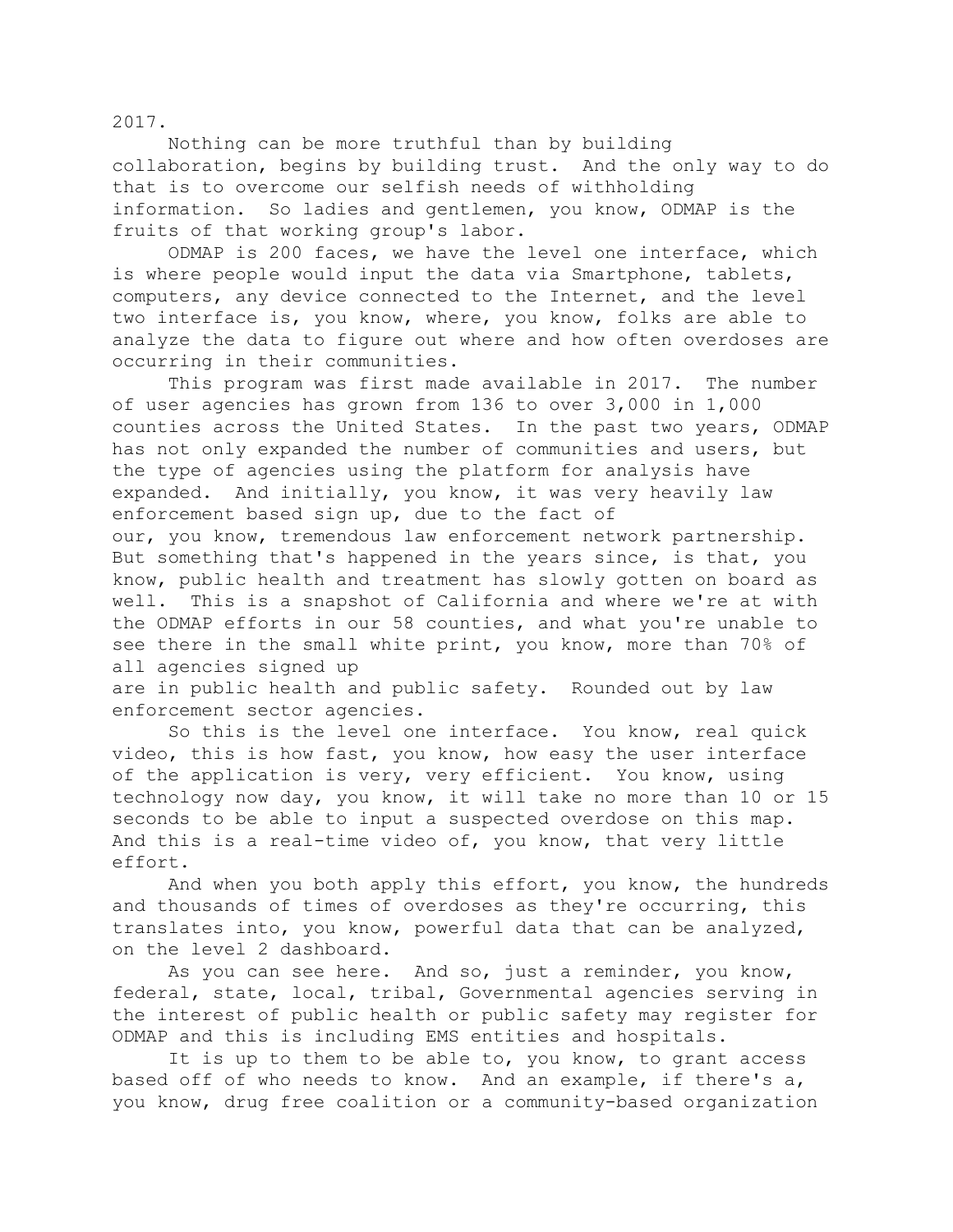who has a tremendous working partnership with the public health agency, that public health agency can grant access to that nonGovernmental agency, you know, based off of a need to know.

You know, the HIDTA program, you know, delegates that responsibility to that initial agency signing up. And this is all outlined in the end user agreement between Washington/ Baltimore HIDTA and the participating agency. More information can be found on our main web page, WWW.ODMAP.org.

And here is where you'll be able to access or request for access for ODMAP. So go to the main web page, request agency access. This is the requesting agency access, it's a simple online form, basically we need to identify an agency point of contact as well as an agency administrator, so at a minimum, two people with again contact information. Once this form is submitted and unique agency code is then e-mailed back. Folks will need this unique agency code when they sign up to get access

to ODMAP within that that agency or organization. So here's where you would need that agency code. So lastly, we spent, you know, sometime talking about ODMAP, you know, how it was developed, how to grant access, how to use ODMAP. That's part one.

The second part of ODMAP is really the playbook. And so, the Washington/Baltimore HIDTA provided this playbook to help multi jurisdictional agencies collaborate in implement ODMAP as, you know, a part of a framework in terms of the community overdose response. And it highlights, you know, the five main points of why ODMAP

was developed. To connect agencies. You know, share timely and relevant actionable information. In order to provide an appropriate community-level response. To reevaluate if those strategy -- evaluate if those strategies are sound and lastly, to prevent unnecessary deaths from overdoses.

Ladies and gentlemen, that concludes my short time. I'm going to pass it over to my colleague, Dr. Reb Close to really talk more in detail about how her organization uses the ODMAP platform. And sit not only my honor, but also my privilege to introduce you to one of our dear partners and huge ODMAP advocates, in the state of California. She is one half of the dynamic duo of dedicated husband and wife team.

Dedicated to reducing overdoses in their communities. I first met Dr. Reb Close at a local high school town hall meeting in the spring of 2019 and then we ended up co presenting at last month's national opioid leaderships summit and here we are today, again, great honor and privilege, Dr. Reb Close, take it away.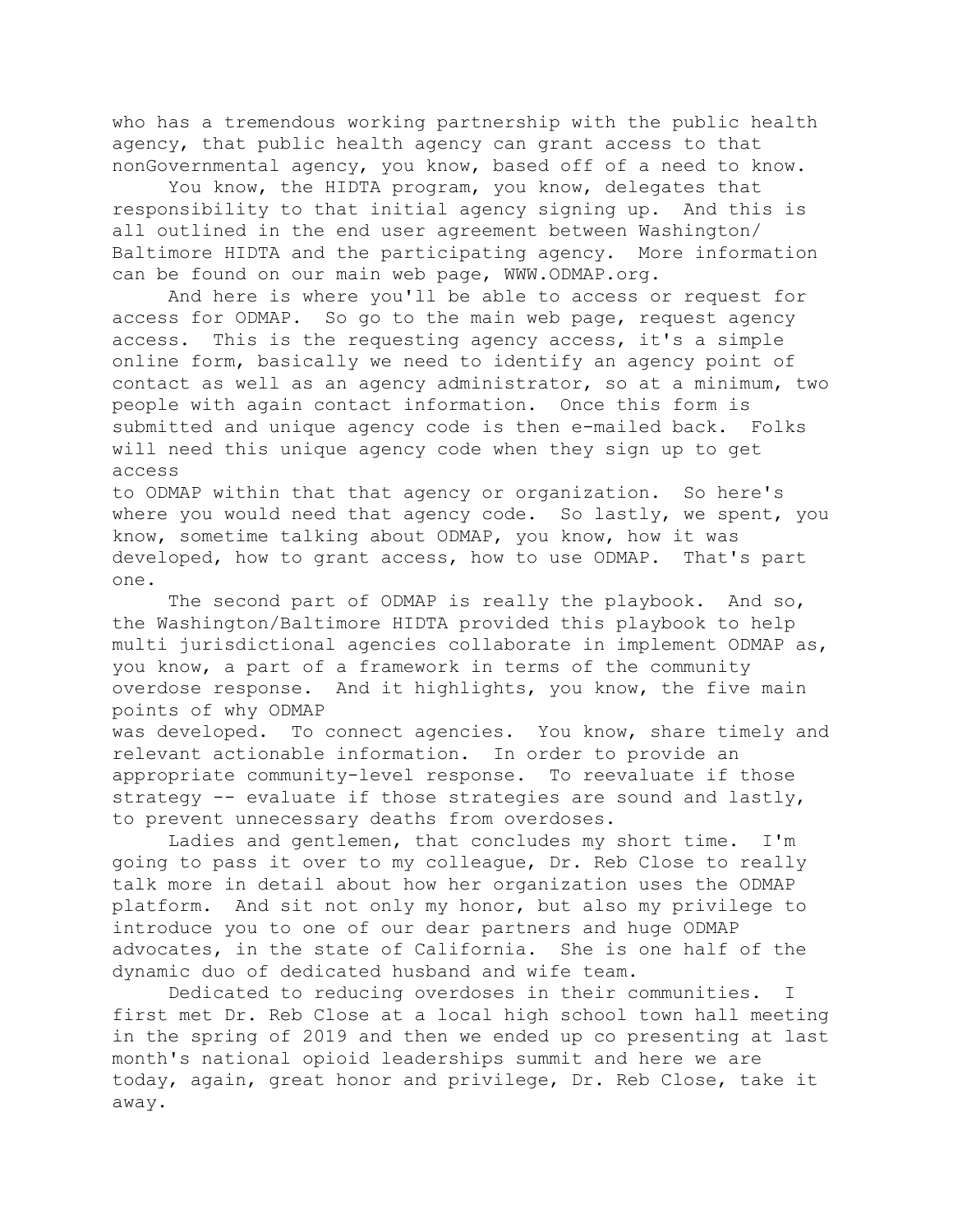>>REB CLOSE: Thank you, Mark, thank you so much, thank you, everyone. >>MARK KARANDANG: You're welcome. >>REB CLOSE: I thank the organization for making this presentation possible. I'll go ahead and share my screen. Is that coming through properly? Cool. Okay. >>MARK KARANDANG: Yes. >>REB CLOSE: Thank you, again, it's an honor and a privilege to be here and to share our information and hopefully it will help other communities because our community had a pretty intense experience that I would like to share and show how this software

has really made a difference for us and given us power to react. So again, I'm Reb Close, I work at community hospital in Monterey peninsula, I'm a full time emergency physician.

I'm also a director for the bridge to treatment plan and you'll hear references to chomp, that's the nickname for my hospital, so if that helps explain what I'm referencing.

And so, we created in 2013-14, in response to the drug overdoses and at that time it was mainly prescription drug issues, we created a prescribe safe initiative.

And that's a collaboration, and I'll show you the partners that that collaboration on the next slide. But part of this has been physician education, we've done CME events, we've given prescribing guidelines, we do resources for complimentary medicine, I mean, we're addressing in Carmen's wheel, we're addressing a lot of those things with this initiative.

We have resources for patients, educational materials for families. Drug take back options. We work really closely with law enforcement, we have been a strong proponent for getting Naloxone, through EMS, we've been working on a multifaceted approach. The collaboration that's been mentioned and going to my next slide, I'll share with you, these are our collaborating partners and so we have all of our drug treatment programs. We work with our faith-based communities.

We have our pharmacies on board. This is a community effort. And this becomes important because this effort has made it possible for us between 2014 and 2018, we went from well above the state average for opiate overdoses. We came together as a collaborative team to start making those changes. And so we were incredibly effective and we were really seeing some changes in what was happening to our community members.

To the families. To the loved ones. I mean, this was tremendous. And we are incredibly proud of all of this work and you can see here on the opioid dashboard information that's available. From -- Monterey County was well above the state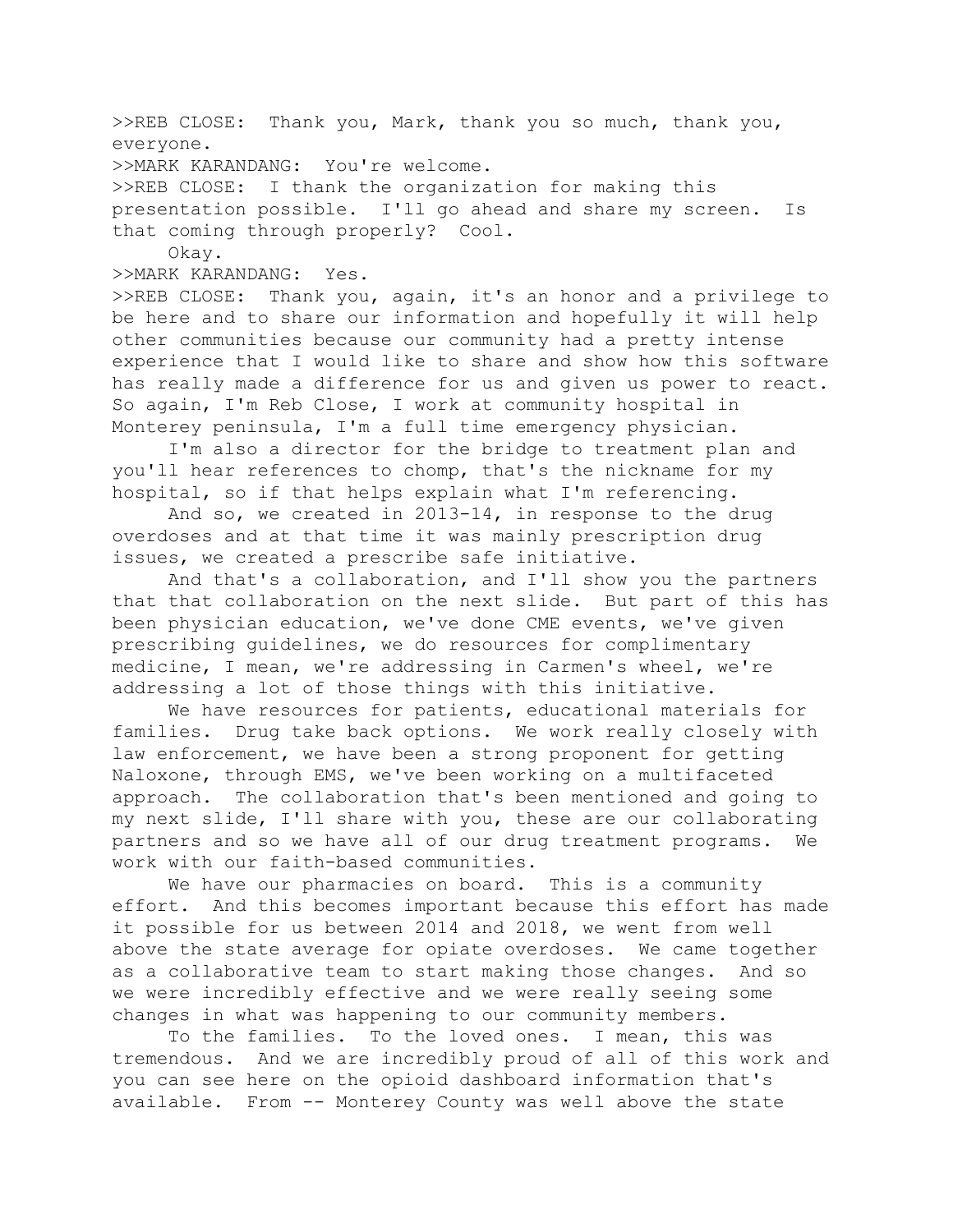average in about the top third of counties most affected and having the highest age adjusted opioid overdose death rate and as you see on the right slide, I mean, we are second from the bottom of all reporting counties.

And that is -- that time line is 2012 to 2018. So this, again, was something that we were working really hard on, we were doing a lot of outreach. And then something happened. And so in June of 2019, one of my physicians notes that there was a patient that came in that he said, the patient said when we woke them up with Naloxone, they had only taken a half a Percocet. And, you know, an ER doctor, we know that's not the action of a half a Percocet.

That doesn't make sense.

So we put our radar, something is going on, something bad, in our street drugs. And so, then, the next case happened, I'm sorry, in July, we had another case come through and that patient for a Percocet overdose, required multiple rounds of naloxone, they needed IV reversal agent in continuous fashion to keep them alive and that's not a Percocet. We just know that. And so we were really starting to pay attention to try to figure out

how to gather enough data to figure out what we were up against. That patient ended up in the coroner's office. And prescribed safe, we worked really close with our coroner's team and so, we were able to get the formal toxicology information and it was Fentanyl. And so, that's when we were finally able to confirm what was happening, we didn't even have Fentanyl testing capabilities in my hospital at that time. This was, you know, learning what was happening as it was

happening and so we were trying to figure out how to address it and what we were going to do. And then what I call Fentanyl weekend, happened in my small community. And in October of 2019. We had a fatality. From another Percocet overdose. This was in a teenager. And that weekend we had ten fatal and nonfatal overdoses in my county. And truly, that weekend, we called every member of prescribed safe and we pulled in emergent meeting and Mark was there. And we were talking about okay, what are we going to do, something horrible is in our community. Hey, are you guys tracking this? We're trying, we don't know how. And that was how we got introduced to ODMAPs, we'll show how that collaboration has moved forward but now you know the why. Why did we jump at any ability to know what's happening? Because we had to.

Because this is what we were seeing.

And this slide is something that everybody is pretty familiar with. The fatal dose of heroin for an average adult is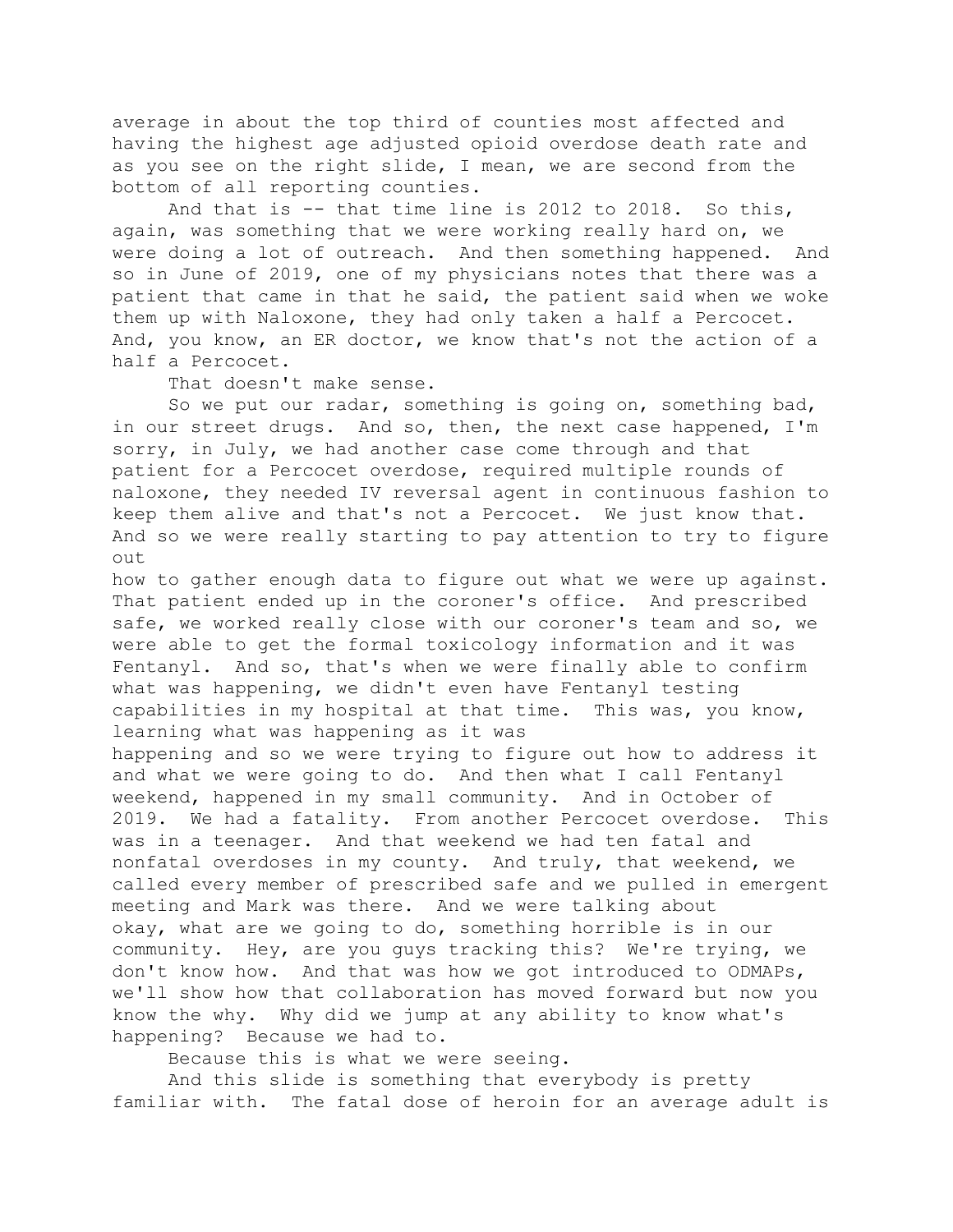on the left. And then Fentanyl and carfentanil on the right. My street chemists have no way to know how much Fentanyl they're getting into each of these Percocets, or now Xanax or cocaine, all through our drug supply.

But where is each of those granules showing up in that particular pill? So my patients now are taking a quarter or an eighth or a shaving of it. Where's the -- where's the fatal dose? And the fact is nobody knows.

So unfortunately, this is a national issue, and we aren't the only ones affected. Now, granted, we're still below the state average and this is the most recent data I pulled up about a week ago, but that's because the state average has changed so much.

And so if you'll notice on the prior slide, to compared to this one, actually had to change the Y axis to get all of these fatalities documented. So this is a big problem and we have got to come up with a communicated and well coordinated response.

And so what did we do now that we can start tracking things and kind of following up with what's going on? We in response to Fentanyl week, we did media and public outreach, we pulled our collaborative teammates together to talk about what was happening, to bring people together.

Again, as I mentioned, getting town halls together, getting naloxone in the community, any outreach, any way, and all of that is of course via Zoom or dropping things off in socially distanced locations. But we're still continuing this work. But the ODMAP has made a lot of the new work possible.

And so moving forward, as you can see, so here's in response to Fentanyl weekend, I went back and I put in, I track our overdoses anyway, part of our prescribed safe work, trying to get the word out and know where to do community outreach, I was already doing that work. I added in September and October, to ODMAP just for my hospital.

This is my hospital alone.

And then we moved forward and we pulled in all of our coroners information that we had available at the time for 2019. And you can see here, it's all across the county. And these are my fatalities, this is not just Fentanyl, these are all of my overdose fatality, but you can see how -- seeing these data points and being able to figure out where the clusters are and if you can see to the right, you can sort it by date, fatal, you can sort it by naloxone, by drug.

That helps me know what I'm up against and what I need to do in response.

And so we pulled in the 2019 all fatal. And then have the October to December nonfatal, just from my hospital. One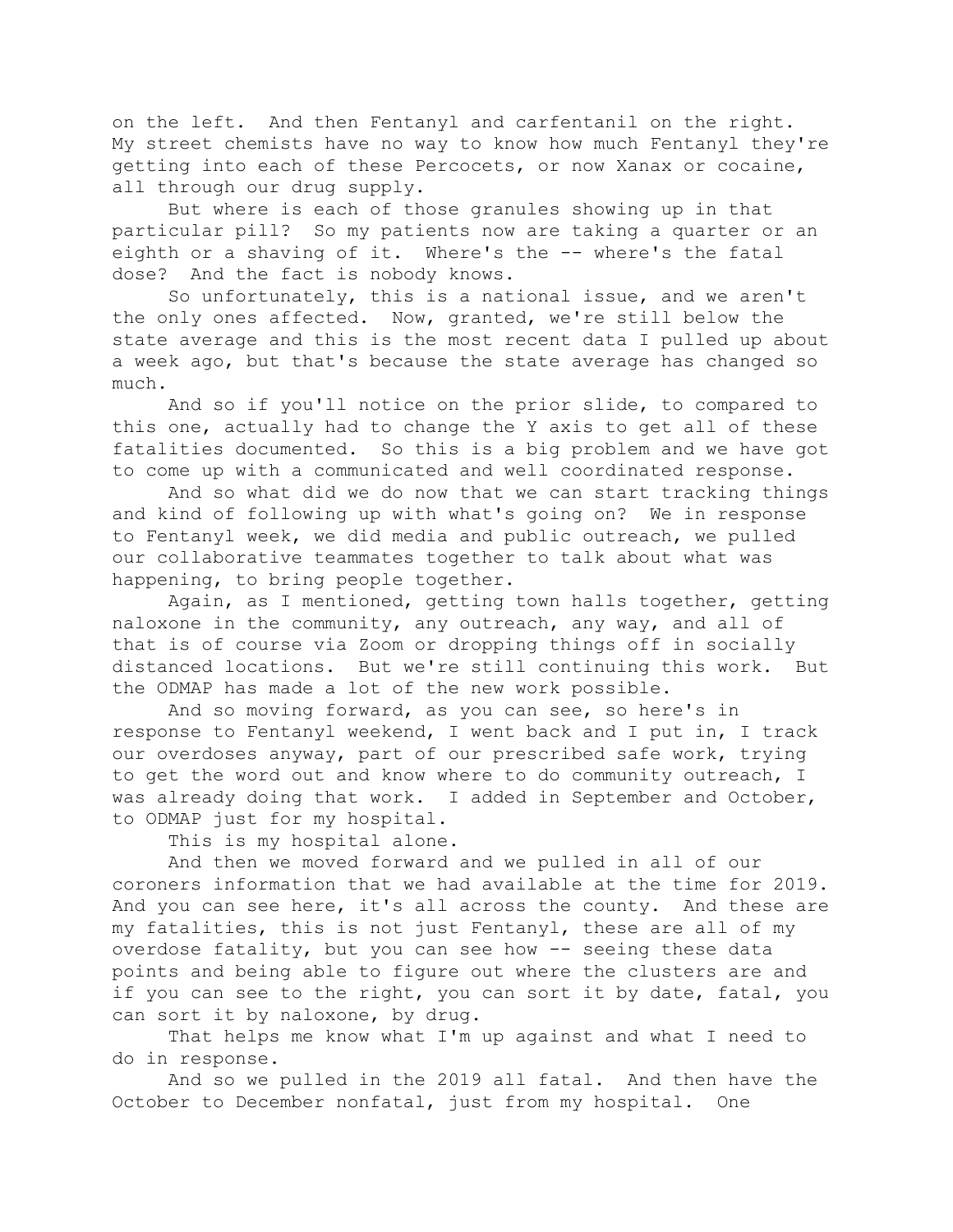hospital. Information and here's what we were able to see and to find and to look at as far as where to we put our pubic health, which programs do we reach out to for help? And so here's our 2020 partial data to and ODMAPs updated, off to the right, I was able to select by California, Monterey, and incidences between 1120 and 123120. And this is what I have so far. For 2020. And as Mark mentioned, a lot of the coroners information isn't available for significant lag time because of the research that goes into the cases but these are lives. These are our community members. These are our families. And so you can tell, when I'm asked a question, okay, what are we seeing? Let me tell you. Literally, I go to this software, pull up the information I'm asked for, and I have it for whomever needs it for their efforts. We've used this for grant applications, for public outreach.

This is how I keep an idea of what's happening in my community. So what are we doing in response now that we have the data or now that we're able to get the data? Well, so of course, we do direct community outreach, literally, when we see a hotspot or an alert when we're getting a spike, I will contact the law enforcement agencies, the chemical dependency treatment programs in that area, and say, hey, something bad is in the drugs right now

in your area, please, you know, tell us how we can help you. Do you need more Narcan, do you need more tip cards on services, what can we do for you? And so the direct community outreach is a big part of it. As well as to the treatment programs. We have social workers, literally, that will take -- we have various homeless community populations, and if we see a spike there, literally, we arm our social workers with resources and Narcan and get out there.

Please, please help these people, and we will find the use Narcan in the encampments and we're grateful that those lives have been saved. And so we -- this is how we have done the outreach. And literally, we ask one of the chief of police in Carmel, hey, do you want to hear about spikes that are happening in other areas of the community? Absolutely, because when it's there, it's coming our way next. So it's just really nice to have this

data to be able to easily and rapidly share.

So that's how boots on the ground, our hospital, what we were up against, what happened, the changes we had already been made, the partners we had, and how out of need, we were able to use this new collaboration with ODMAPs to really improve how we respond in our community.

So I thank everyone for this time and I'm very much happy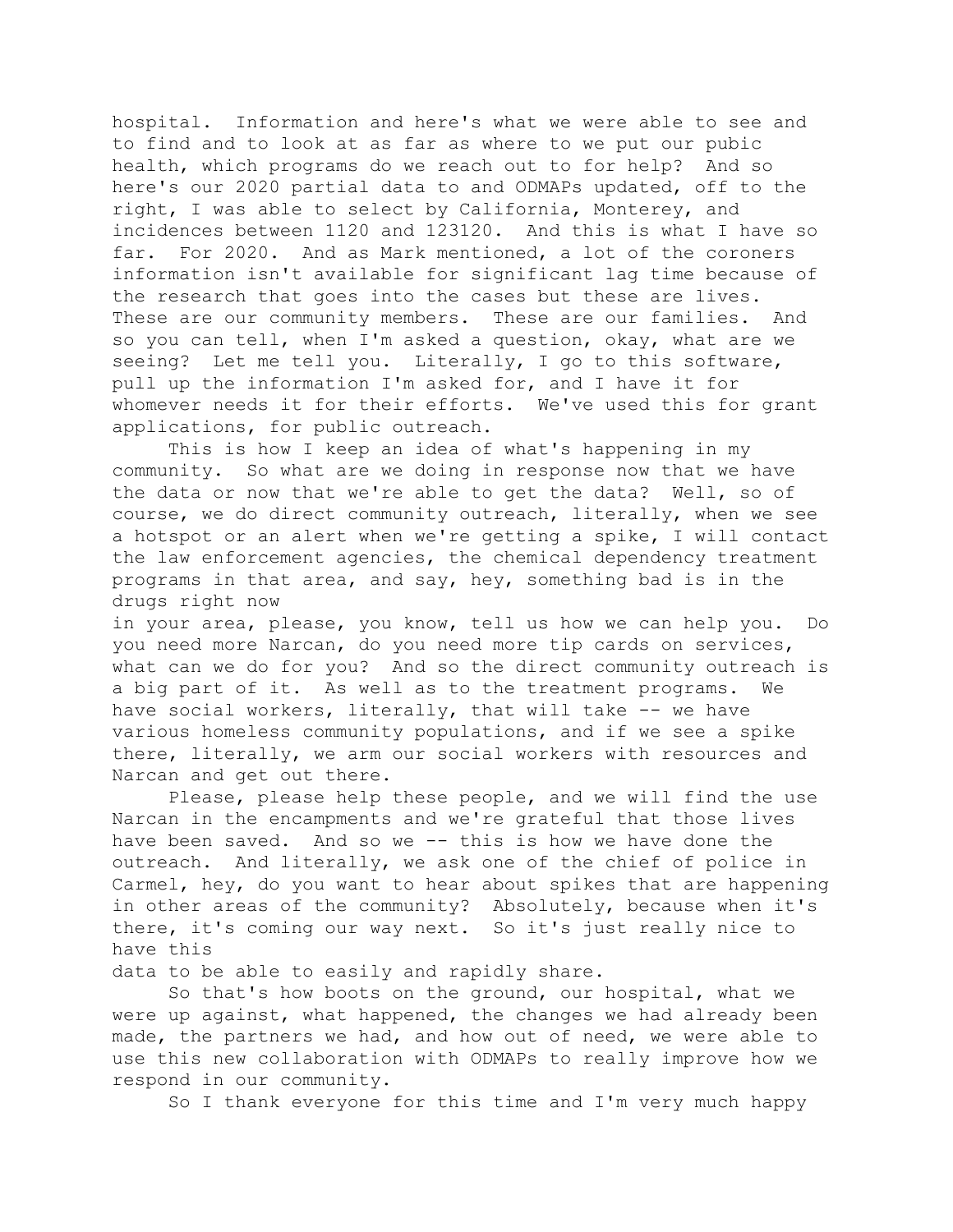to take questions. And I will stop sharing my screen. Thank you.

>>CARMEN NEVAREZ: So, thank you very much, Mark and Reb, that was a great intro to some of the questions that are actually - you've already answered some of the questions that have come up from our listening audience, but I want to go back to a couple. One thing is Mark, could you talk a little bit more about where you have been able to work with folks? For example, there's a question I know, this is not in your region, but how would somebody in Connecticut

find out if ODMAP is available to them? And could you speak to what tribes you've worked with in California?

>>MARK KARANDANG: Yes, absolutely. So ODMAP is available nationwide. And in every state, all 50 states, so it is available in Connecticut. Again, just please check out the web page for how to get access to it. And in terms of tribes, specifically, to California, we have collaborated and partnered and provided resources to the California tribal epidemiology center, CTE for short, to my understanding they're the governing body of all California tribes,

in terms of public health and public safety.

But if individual tribes in California or in the rest of the nation are interested, you know, please check out the ODMAP main web page.

>>CARMEN NEVAREZ: Thank you for that. There's been several questions about this, I'm going to try to collapse them into one, and anybody who has a question, please, type it in to the Q & A at the bottom of your screen.

What is the arrangement between the high intensity drug trafficking agency and the agencies on the ground? What -- what kind of obligations are there created by an agreement to share this data and who can enter data and where does the data come from? Maybe both of you can answer this?

>>MARK KARANDANG: Yeah, absolutely. You know, because this is a Governmental system, you know, there are some user end agreement, the data collected is federally classified as controlled unclassified information. You know, that is a federal Government's way of safe guarding this information. And, you know, why, you know, the general public does not have access to this information.

As part of that end user agreement, it is specifically laid out that the data collected in ODMAP should serve in the best interest of a public health and public safety. So it's pretty broad in terms of, you know, what is required. You know, obviously, you know, we don't want drug trafficking organizations to have access to the organization, they'll want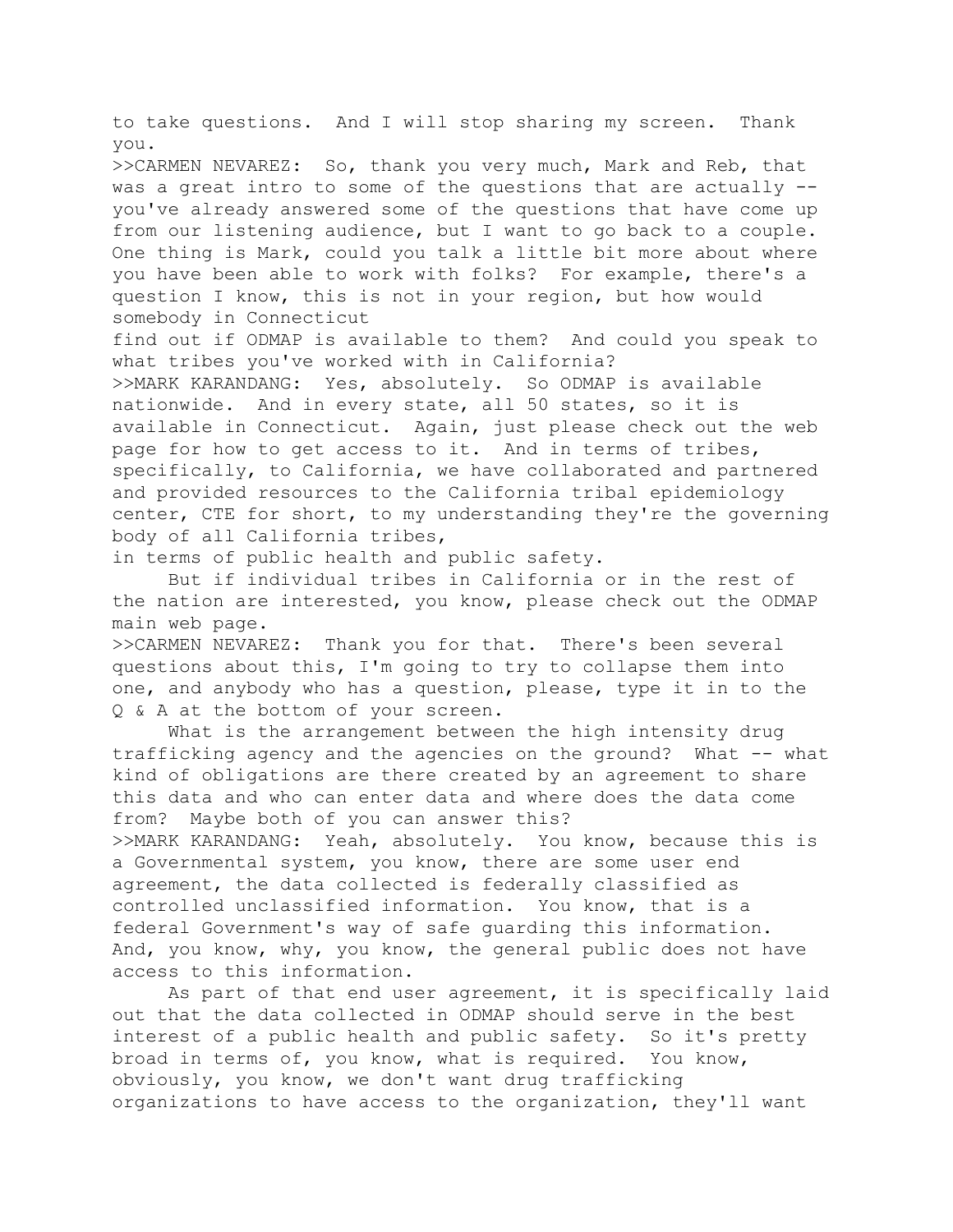to know how their products are impacting the communities in a negative way.

All of this, again, can be found on the main web page.

I do know that our end user agreements has not been a hindering factor in getting public health and safety agencies signed up with ODMAPs. If I can, I saw several questions about, you know, how about nonGovernmental agencies? With the Charter in making sure that, you know, public health and public safety is properly taken care of, and maybe, Reb, you're able to chime in a little bit? But I know, you know, through Reb's, you know, safer prescribing initiatives, in her contacts to the hospital to -- Monterey -- they have partnerships with various community based organizations, these are nonGovernmental public health and safety agencies. They have granted access to ODMAP under their account because of that formula partnership between hers and their organization.

>>REB CLOSE: Yeah, and that's absolutely true. We work with our partners, they are part of our organization and we input information however -- whoever has that access to the information, and I saw one of the questions was about duplication. And we see that sometimes. So if law enforcement inputs an overdose and then it comes across my desk, through the ER, if I go to put in that overdose, sadly enough, it may be days to weeks later

because if it comes through that channel it's a little slower. If they've put it on the scene, I goo to put it in, I will get a duplication error, that's something that I wanted to address in the questions, but it goes to show that various partners are able to, as well, put in data as we work on the same goals. >>CARMEN NEVAREZ: I want to make sure that I point out that the work that Reb is doing on the ground is actually a part of the work done by the coalition in Monterey County. And this is a really good example. Why coalitions matter. And why it matters in trying to save lives. Bringing all of the different resources into one place, to share information and to really work out

what are the strategies that matter in order to make sure that the people don't die, of things that they don't know they're taking.

And I think maybe getting to that issue, there were a couple of questions about test strips that I think are worth answering here.

Are the test strips active for all analogs of Fentanyl, that's one, and then the other one was do you have any evidence about whether people are using test strips in order to seek out Fentanyl instead of avoid it?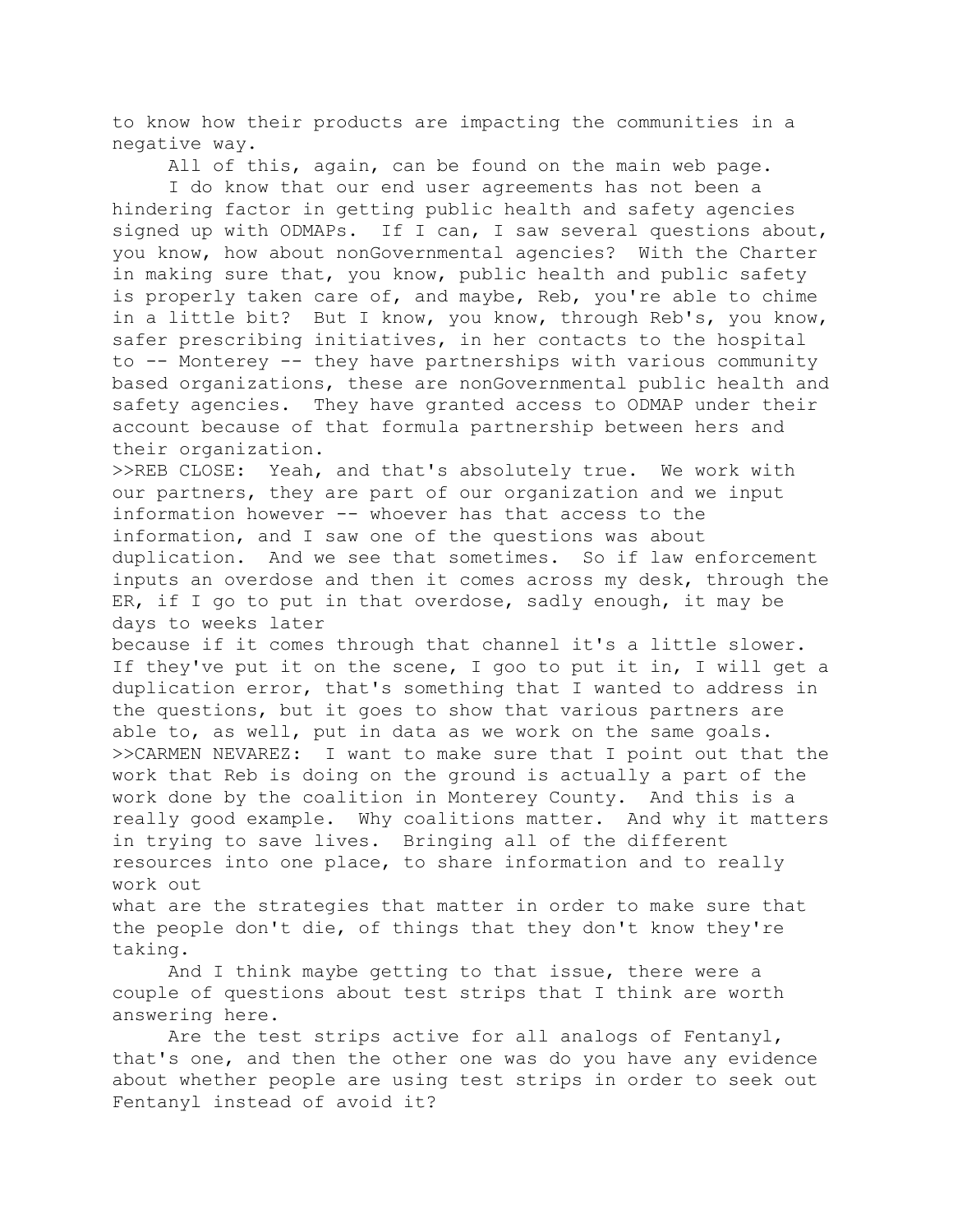>>REB CLOSE: Yeah, I'm happen my to start fielding that. So the analogs, unfortunately, even the labs have a difficult time with all of the various analogs so I don't trust that we are ahead of the chemists. So I use -- my recommendation for Fentanyl test strips is all reduction is great in whatever way it can be used, but I try to understand the limitations and one of the limitations are the various analogs, and another limitation is that people

are seeking Fentanyl. That's true. And so that may be kind of an incentive, okay, we know we have some fentanyl, but it goes back to what I was saying about my street chemists in any particular dose, the answer is you don't know. If I shave off a piece of my pill and I test it and it tests positive or negative, and I choose to the other part of the pill, I have no clue what I'm getting if that's a fatal dose.

And so, that's been my hesitation to really work towards getting test strips. You know only that little part that you tested. You have no idea what's in the rest of your product that you're about to use.

>>CARMEN NEVAREZ: Yeah, very good. One good question, here, is -- are you using any social media to talk about the kind of success that you've had? Or to really -- to really help inform the community about what's out there when you're seeing something?

>>REB CLOSE: Yeah, we work closely with our communications and marketing team. I am the lead socially -- social media active person on the planet. And I'm good with that. But my communications and marketing team is amazing. And so they reach out to me, I share with them what I know. And they make sure to do various outreach with it. We do a lot of media updates, and I think two day ago it was I was working with a web designer that our organization is changing to update our website, and that's truly, we keep all of our data, somebody was asking for tip cards, they're on our website. And it's a little clunky right now. And we're modifying it. But everything that we have is there and I would invite any of our resources, so what are the dangers of opioids? Why am I getting a prescription for naloxone? People wonder and they don't know, why are you giving me this prescription?

All of that is on the website, if anybody wants it, use it, rebrand it, don't rebrand it, I don't care, I want that information available to anyone who needs it. I type in prescribe safe Monterey, and it comes up for me. The formal website and I can put it, I guess, actually, if somebody can put that in for all of the attendees to have it. But the montage health.org up slash hyphen safe. My e-mail as well is available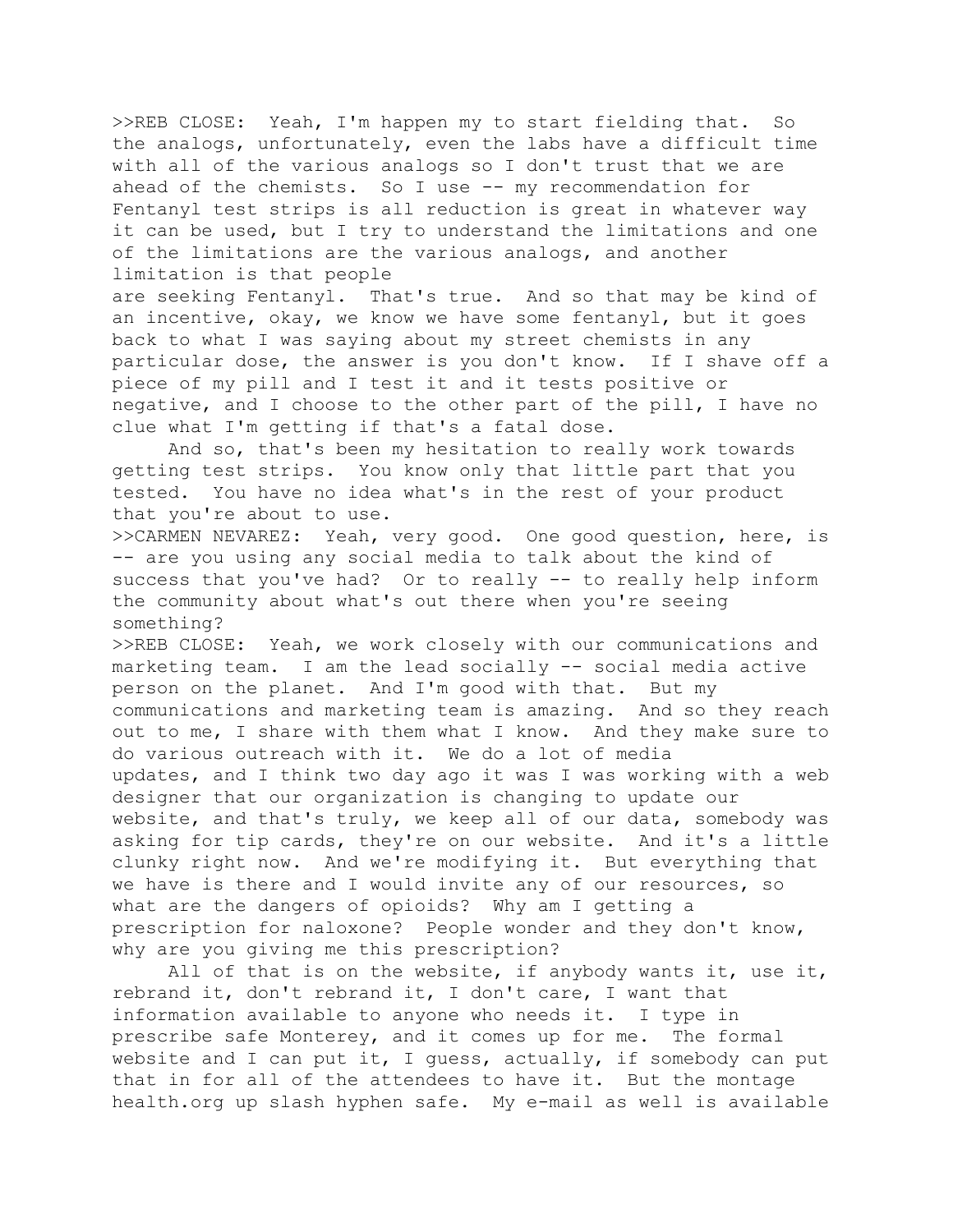if you have any direct questions because I want this information for everyone. Because it's hopefully going to save lives. >>CARMEN NEVAREZ: That's super good, and we'll also provide that link in the -- when we upload this conversation because this is being recorded. So we'll have, if you have missed it, parts that you want to hear again, we'll have it on the website and you'll be able to download it or send it over to folks.

So the other thing that I think is a very good question is, is the data in ODMAP show where naloxone was given? Does it help you understand who's actually giving the naloxone, the first responders in the hospital, how might that information be useful?

>>MARK KARANDANG: Yeah, so, that is one of the fields of query that folks can analyze ODMAP for, how often is Narcan being administered? Is there a Narcan capabilities gap, you know, within a portion of the community? And so, you know, a lot of valuable analytical tools in terms of overdoses and how they're impacting the communities are available.

>>CARMEN NEVAREZ: Uh-huh. Really good. So let me just go back to something, when we were preparing for this call, Reb, you gave an example of how you were able to see the impact of the ODMAP in your work with the homeless communities, and what it had to do with naloxone, to give a little reminder.

>>REB CLOSE: Yeah, that's what I was mentioning, so we do have our social workers go out to our home less encampments and they provide naloxone, the tip cards as I mentioned and other resources. And they will find just boxes and used naloxone products in the encampments and that's one of those things that you see that it's being used, you see that it's saving lives because these patients don't even come upcoming to the ER, these are the unknown

saves. But yet, we're seeing the evidence of it and I hear that from all of my social work teams and as well as law enforcement teams when they go into our encampments and that's where they're finding the used naloxone that we're distributing to the areas of highest need and how we're finding that is if my drug treatment program hears I need more naloxone, we saved a couple of people last night, you know, that's

that data, we can still respond to it.

>>CARMEN NEVAREZ: Really good. Thank you. I want to ask, you know, I think that there's a lot of interest here in trying to figure out, how could communities understand why ODMAP would be useful to them and so, Mark, let me just ask you, is there a look-only site that county behavioral health advisory board members would be able to look at in order to learn more information about this? How do you advise people who are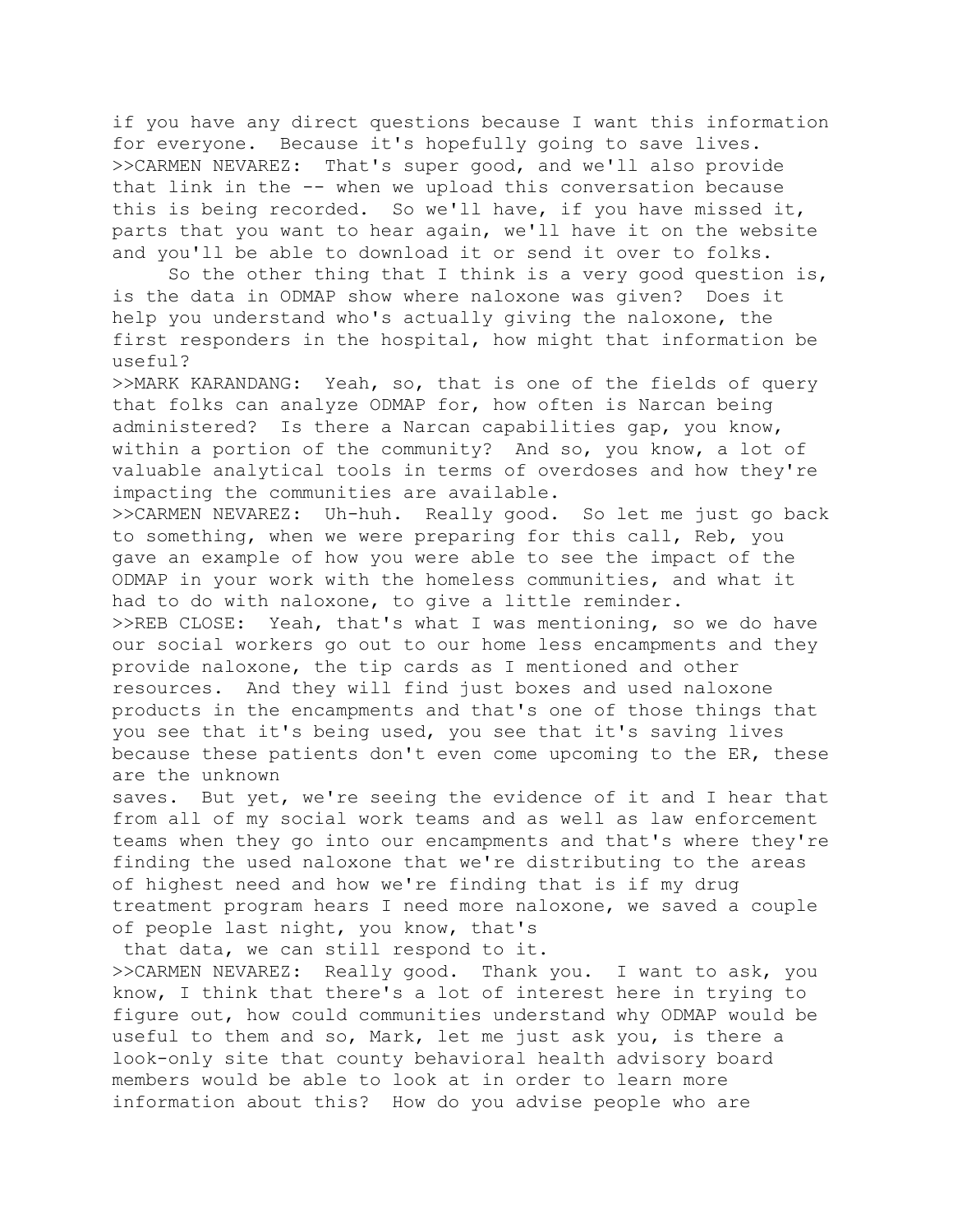interested to find this kind of information so they can keep it around and see if they really want to enter into a relationship with you? >>MARK KARANDANG: Sure. Get access, would be the only way and the most efficient way. Is to get access. You can get access to ODMAP, just because you have access doesn't men you necessarily have to in-- mean you necessarily have to input data. But having access is the only way to look at the data, no other way other than to request access to the ODMAP. >>CARMEN NEVAREZ: Okay, maybe you -- one of you request answer, is there any -- any way to show the impact of over the counter naloxone, as proposed on ODMAPing? Do you get any information about people using naloxone purchased over the counter, is any of that tracker via ODMAPs? >>MARK KARANDANG: Yes. >>REB CLOSE: Go ahead, Mark. Your turn, I'm out.

>>MARK KARANDANG: Sorry. In ODMAP, you have the ability to be able to identify the person who administered Narcan. Whether it was fist responder, law enforcement, hospital staff, or public person. So you're able to query that information in ODMAP. >>CARMEN NEVAREZ: Reb, anything that you want to add? >>REB CLOSE: That's what I was going to say. When you are inputting the data, it's right there, bystander, you wouldn't be able to know if a bystander had received it as a prescription, if they had received it over the counter or if they had gotten an ER distribution, in my ER, we hand out naloxone. To patients and families in need. So you wouldn't be able to know that level of detail, but you would know if it's bystander administered.

>>CARMEN NEVAREZ: Yeah, so Reb, you're really busy as an ER doctor, how did you get other doctors, what are the ways that you get other doctors to be interested in this? Because, you know, clearly, you want to have the medical profession engaged in this, otherwise, it has limited use.

>>REB CLOSE: Right, it's the why, I've got to be honest, watching the patients, the families and the community suffer. We went into medicine to make a difference. And to help people. And this is a direct impact, when you see someone come in from a near-fatal overdose and you are compassionate with them, and you are grateful to them for

someone on scene having the naloxone and being able to save their lives and you have that connection, and then of course, prior to COVID, their family comes the in and you talk to the family and you can hand them the naloxone and you can offer them treatment, we have -- we have treatment options now. It felt like for a while, we had nothing to offer, now we have a lot to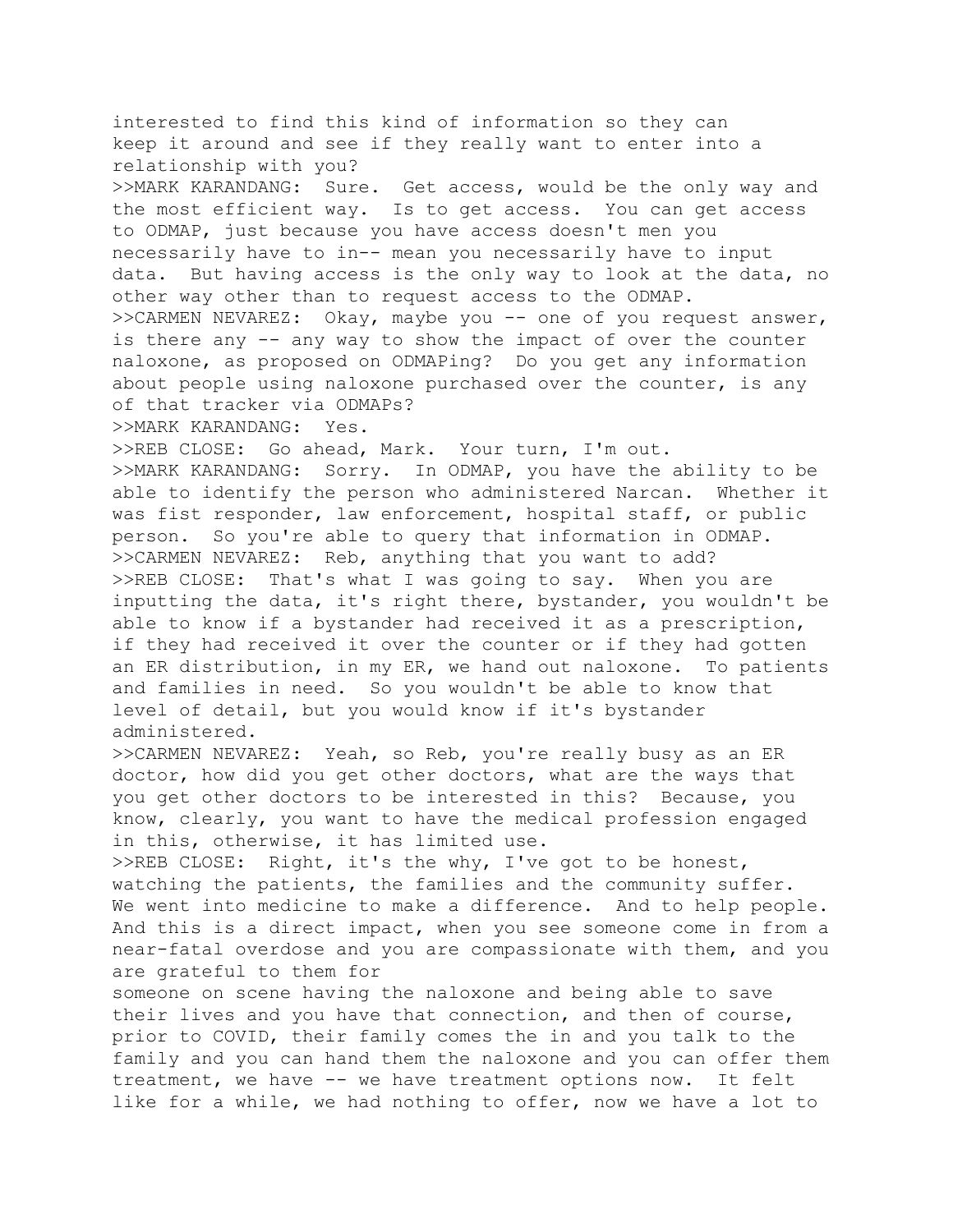offer.

And so, you know, I remind my doctors because, you know, the daily grind, especially adding COVID to this mess, the daily grind is pain.. But you can make a difference. And I've got to be honest, a lot of these are our kids, I'm following our youth overdoses right now, and these are our kids that we're losing.

And so it's so close to home. One of our physicians that unfortunately had a pediatric fatality, his child was nearly the same age. We are seeing this in our community, in our families, and it just matters. So you just remind them, they have something that they can do, and what they're doing makes a difference.

>>CARMEN NEVAREZ: So one of the things I want to tell y'all, both of the audience and the panelists is that we have 43 questions and clearly, we didn't have the time to get to all of them. But I've never seen so many questions, I've never seen such strong interest in a program that I've done before. And so I would just want to really thank you for having the opportunity for taking the time out of your day to do this for this audience.

Hopefully we'll be able to have some additional sessions on this in the future.

One of the things that I'd like to just ask, because this is really critical to many of the people on the line, what is the cost to utilize ODMAP?

>>MARK KARANDANG: Time and effort.

>>CARMEN NEVAREZ: So it's free?

>>MARK KARANDANG: It's free, yeah.

>>CARMEN NEVAREZ: Yeah, I think that's really important. Can ODMAP differentiate between illegal drugs and prescribed medications?

>>MARK KARANDANG: No. That's one of the limitations of ODMAP. You know, we need to keep in mind that it's not an official, you know, report if you will. It's just, you know, a real, you know, real quick pulse check of how addiction is impacting the communities. Carmen, if I can, there is one question I really wanted to highlight. And that was from Sarah. You know, she had asked

you know, she asked a question about, you know, harm induction folks about getting overdose data from coalitions. And we have two minutes left, but for everybody on the call, you know, in terms of communities being impacted by, you know, the drug opioid epidemic, you know, do we have a complete true sense of what is happening in our community? Right off the bat, the answer is no. Because the majority of the data that we're using to make those assumptions is from the EMS data, and hospital